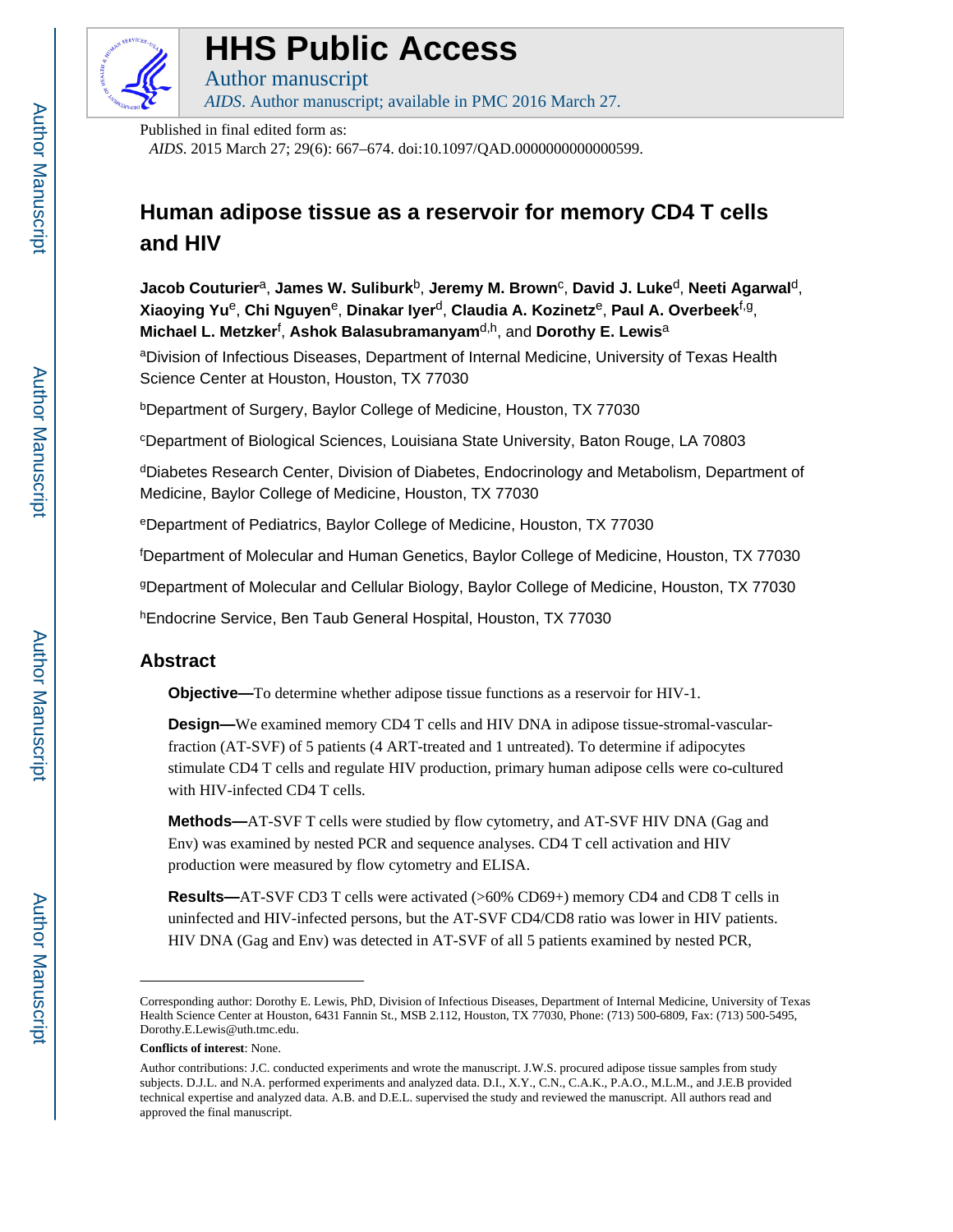comparably to other tissues (PBMC, lymph node, or thymus). In co-culture experiments, adipocytes increased CD4 T cell activation and HIV production  $\sim$ 2-3 fold in synergy with gamma-chain cytokines IL2, IL7, or IL15. These effects were mitigated by neutralizing antibodies against IL6 and integrin-α1β1. Adipocytes also enhanced T cell viability.

**Conclusions—**Adipose tissues of ART-treated patients harbor activated memory CD4 T cells and HIV DNA. Adipocytes promote CD4 T cell activation and HIV production in concert with intrinsic adipose factors. Adipose tissue may be an important reservoir for HIV.

#### **Keywords**

Adipose tissue; Memory CD4 T cells; Cytokines; HIV replication; HIV reservoir

# **Introduction**

Eradication of HIV is challenging because the virus persists in cellular and anatomic reservoirs despite antiretroviral therapy (ART) [1]. Primary cellular reservoirs include memory CD4 T cells and macrophages; despite their low frequency (∼1 per million), latently infected CD4 T cells are the primary source of viral rebound in patients whose ART is interrupted [2]. Physiological induction of latent HIV in CD4 T cells occurs via activation of CD3/TCR, cytokines (IL2, IL7, IL15, IL6, and TNFα), TLR ligands, or free fatty acids [3]. Major tissue reservoirs include lymphoid tissue (lymph nodes, spleen, thymus, and bone marrow), gut-associated lymphoid tissue (GALT), and the central nervous system.

Adipose tissue (AT) is a major endocrine organ with diverse functions and cellular composition. It is present mainly under the skin (subcutaneous AT) and around thoracoabdominal organs (visceral AT). The immune system is intimately associated with AT - every lymph node is encapsulated by AT, and adipocytes are abundant within bone marrow and in aging thymus gland [4-6]. AT is composed of mature adipocytes and a stromal-vascular fraction (SVF) that includes pre-adipocytes, mesenchymal stem cells, fibroblasts, endothelial cells, and immune cells. Every type of leukocyte is found in adipose tissue, and adipose-resident CD4 T cells resemble those in other tissues in that they have an activated memory phenotype (CD45RO+CD69+) [7-9]. Stimuli for adipose CD4 T cells include cytokines (IL2, IL7, IL15, IL6, IL8, or TNFα) or interactions with adipose macrophages, dendritic cells, or adipocytes [10,11]. Chemokines and receptors such as RANTES or CXCR3 are important for T cell migration into adipose tissue, although the antigenic stimuli (microbial or lipids) and general functions (proinflammatory vs. antiinflammatory) are still unclear [12,13]. Adipocytes themselves are unable to support HIV infection [14], but adipose cells could influence the pathogenesis of infected CD4 T cells within adipose depots. We hypothesized that AT could be a reservoir for HIV, and that adipocytes stimulate HIV production from CD4 T cells.

## **Methods**

#### **Isolation of adipose tissue stromal-vascular-fraction (AT-SVF) cells**

Protocols were approved by the Baylor College of Medicine Institutional Review Board. Solid adipose tissue samples were procured from cadavers through National Disease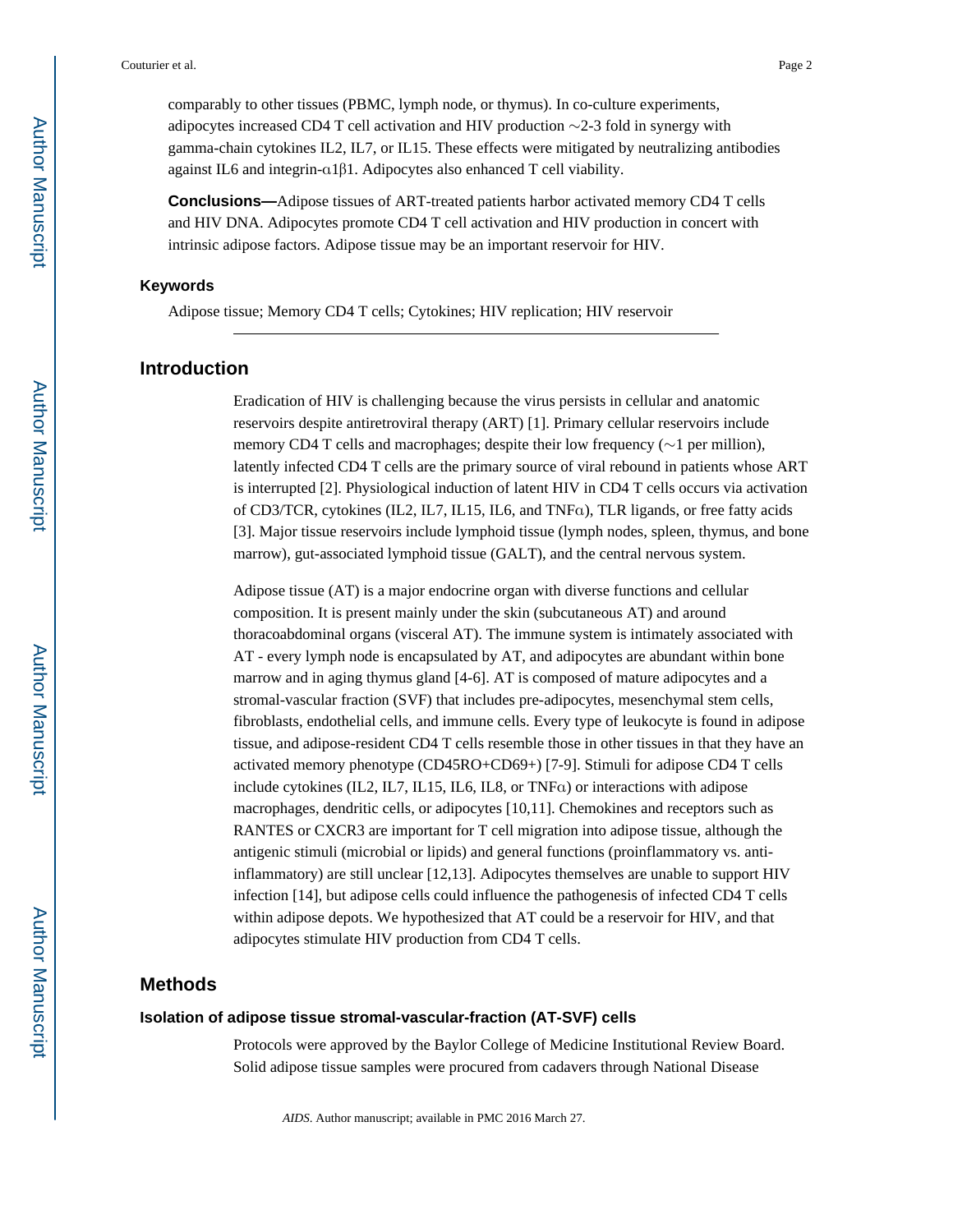Research Interchange (Philadelphia, PA), or from live donors undergoing elective surgical procedures with informed consent. For isolation of AT-SVF cells, 1-2g adipose tissue was minced and digested with collagenase (Sigma), mesh-filtered, and SVF cells pelleted [15]. AT-SVF cells were centrifuged on Ficoll-Paque to further increase lymphocyte yield (typically resulting  $\sim$ 2-5×10<sup>5</sup> cells per gram of adipose tissue).

#### **Flow cytometry and nested PCR of AT-SVF cells**

For flow cytometry of AT-SVF T cells, isolated AT-SVF cells were stained for CD3- Pacblue, CD4-PerCPCy5.5, CD45RO-FITC, and CD69-APC mabs (Biolegend or BD Biosciences), and analyzed with appropriate controls using a Gallios Flow Cytometer (Beckman-Coulter). For nested PCR's, DNA was first extracted from AT-SVF cells with QIAamp Microkit (Qiagen). Nested PCR reactions were performed by 2 rounds of 35-40 cycles using primers spanning HIV LTR-Gag (RU5+SK39 outer and US5+US3 inner primers) [16], and Envelope C2V3C3 (PCR5+R344 outer and EN1+EN4B inner primers) regions [17]. PCR products were gel-purified and sequenced by the BCM DNA Sequencing Core.

#### **In vitro studies of memory CD4 T cells and adipose cells**

Human memory CD4+CD45RO+ T cells were purified from PBMC of healthy donors via EasySep kits (Stemcell Technologies). Primary pre-adipocytes and adipocytes were obtained from Zen-Bio (Research Triangle Park, NC).

For in vitro infections, HIV viral stocks were generated by the BCM/UTHSC-Houston CFAR Virology Core. Most experiments first involved non-infection or infection of memory CD4 T cells with R5-tropic HIV strains at 0.01-0.1 MOI for 24hrs in IL2 medium (complete RPMI+20ng/ml IL2), washing, then co-culture with adipose cells and indicated agents.

For co-culture of memory CD4 T cells with adipose cells,  $2\times10^5$  uninfected or infected memory CD4 T cells were seeded into transwells (0.4 $\mu$ m pore) in 6-well plates with  $2\times10^5$ preadipocytes or adipocytes in lower wells so that the cells did not touch. Cells were cocultured for indicated periods with appropriate reagents (10-20ng/ml cytokines or 5-10μg/ml blocking abs) (R&D Systems or Biolegend). Blocking mabs included CD49a (clone TS2/7), CD29 (clone TS2/16), and CD126 (clone UV4) (Biolegend).

T cell activation and viability were measured by flow cytometry staining for CD69 and CD25 (Biolegend), or viability dye (Life Technologies). HIV production was measured by flow cytometry staining for intracellular p24 (KC57-PE, Beckman-Coulter) with Cytofix/ Cytoperm solutions (BD Biosciences), and extracellular p24 by ELISA (Advanced BioScience Laboratories). Extracellular IL6 in co-culture experiments was measured by ELISA (eBioscience), and IL6 mRNA of fractionated human adipose tissue was measured by real-time PCR.

For direct infection of AT-SVF cells isolated from adipose tissues of healthy donors, cells were infected with HIV (R5-tropic NSN-SX at 0.1 MOI) for 24hrs, washed, then cultured +/- 20ng/ml IL2 or IL7 for up to 8 days. AT-SVF memory CD4 T cells were stained by flow cytometry, and HIV production measured by p24 ELISA.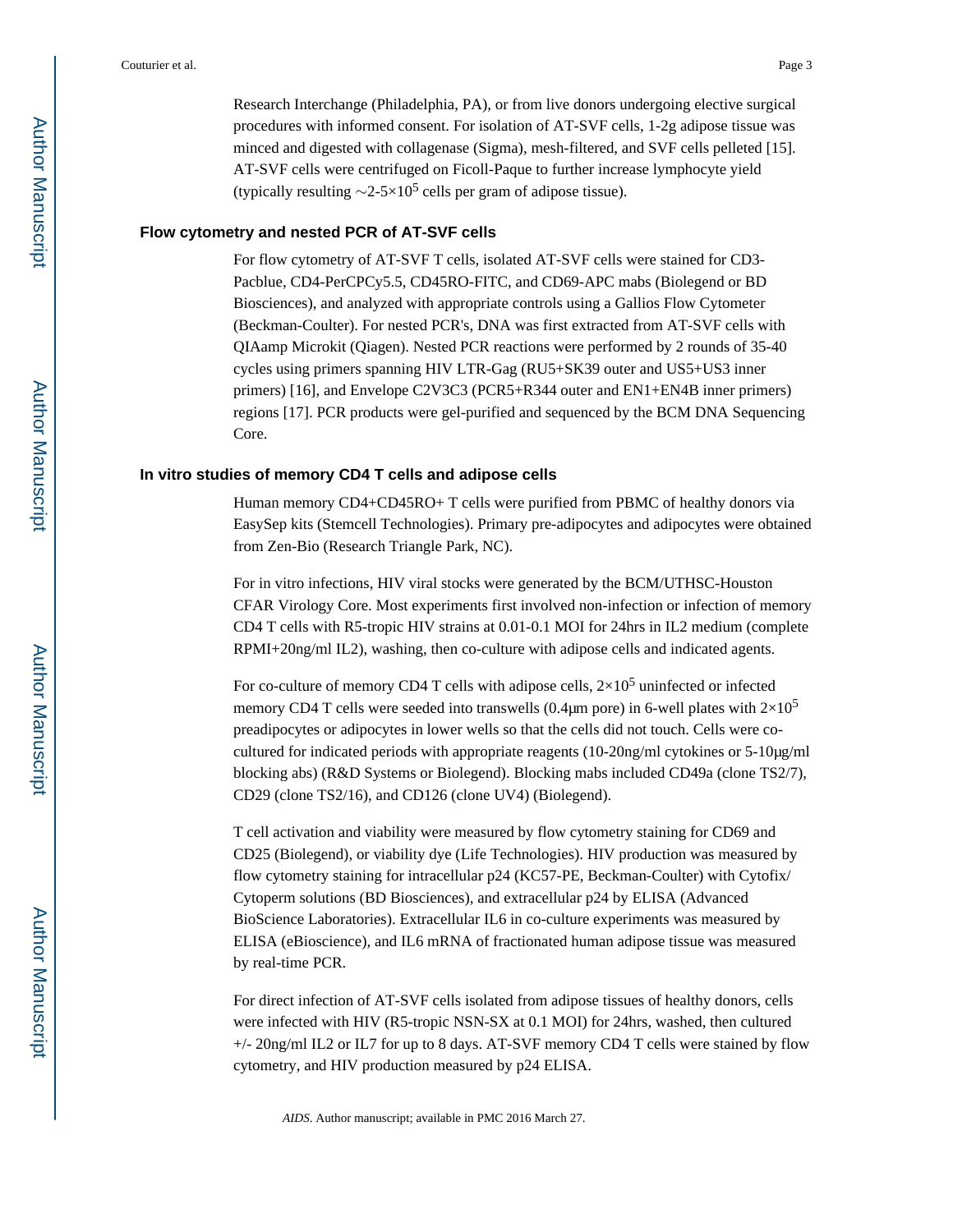#### **Statistics**

Analyses were performed using SAS and Excel. Differences were compared by paired or unpaired student's t-test, and P<0.05 was considered significant.

# **Results**

#### **Detection of memory CD4 T cells and HIV provirus in human adipose tissue**

CD4 T cells and macrophages reside in AT of healthy humans where they are activated, undergo polarization, and regulate adipose physiology and metabolism [8,9,11,18]. In HIV infection, infected CD4 T cells and monocytes could traffic into AT to establish reservoirs [19,20]. To determine if HIV provirus is present in AT of patients, AT samples (subcutaneous and visceral) were acquired from 5 patients (3 live donors undergoing surgery, and 2 recently deceased patients), and from uninfected healthy control (HC) donors. Four patients were ART-treated (3 with undetectable plasma viral load, Fig. 1a). AT-SVF cells were examined by flow cytometry and HIV DNA detected by nested PCR.

Memory CD4 (CD3+CD4+CD45RO+) and memory CD8 (CD3+CD4-CD45RO+) T cells, as well as CD69 expression, were examined in peripheral blood and AT-SVF of HC and HIV patients (gating scheme in Fig. 1b). Within the CD3 T cell population of HC, AT-SVF contained predominantly memory CD4+CD45RO+ cells  $(63.1 \pm 5.4\% , n=4)$ , whereas in peripheral blood these comprised  $39.9\pm4.5\%$  of CD3 T cells (p<0.05, Fig. 1c), which were greater than memory CD8 proportions  $(15.4 \pm 5.5\%$  in AT-SVF and  $18.2 \pm 2.7\%$  in PB). However, the distribution of CD4 to CD8 T cells was reversed in AT-SVF of HIV patients (reduced CD4+CD45RO+ cells to 34.9±7.9%, CD4-CD45RO+ cells increased to 46.0±8.3%, p<0.05 compared to HC AT-SVF). AT-SVF memory T cells with CD69 were 61-72% in HC AT-SVF and 60-67% in HIV patient AT-SVF (Fig. 1d), similar to CD69 expression levels in lymphoid and intestinal tissues [7].

HIV DNA in AT-SVF cells was determined by nested PCR using primers targeting LTR-Gag and Envelope.  $1-2\times10^5$  cell equivalents of DNA was used per reaction, and sensitivity determined using ACH2:PBMC ratios with detection limits of ∼1 HIV copy per 1×10<sup>5</sup> uninfected PBMC (data not shown). HIV DNA was detectable in AT-SVF cells from different adipose depots (visceral, subcutaneous, or deep neck) of all 5 HIV patients with both primer sets (Fig. 1e), and detection frequencies were comparable to those in PBMC's or memory CD4 T cells (purified from peripheral blood), thymus, or mesenteric lymph nodes. The 2nd round PCR products were gel-purified and sequenced to assess HIV diversity, but phylogenetic analyses of Gag and Env sequences indicated no significant intra-patient differences among different tissues (data not shown). Thus, AT of HIV patients on ART harbors HIV, but the source of the virus (CD4 T cells or macrophages) remains to be determined.

#### **Enhancement of T cell activation, HIV production, and viability by adipocytes**

To determine if adipose cells (pre-adipocytes or adipocytes) affect HIV replication, primary adipose cells were co-cultured with infected memory CD4 T cells in transwell dishes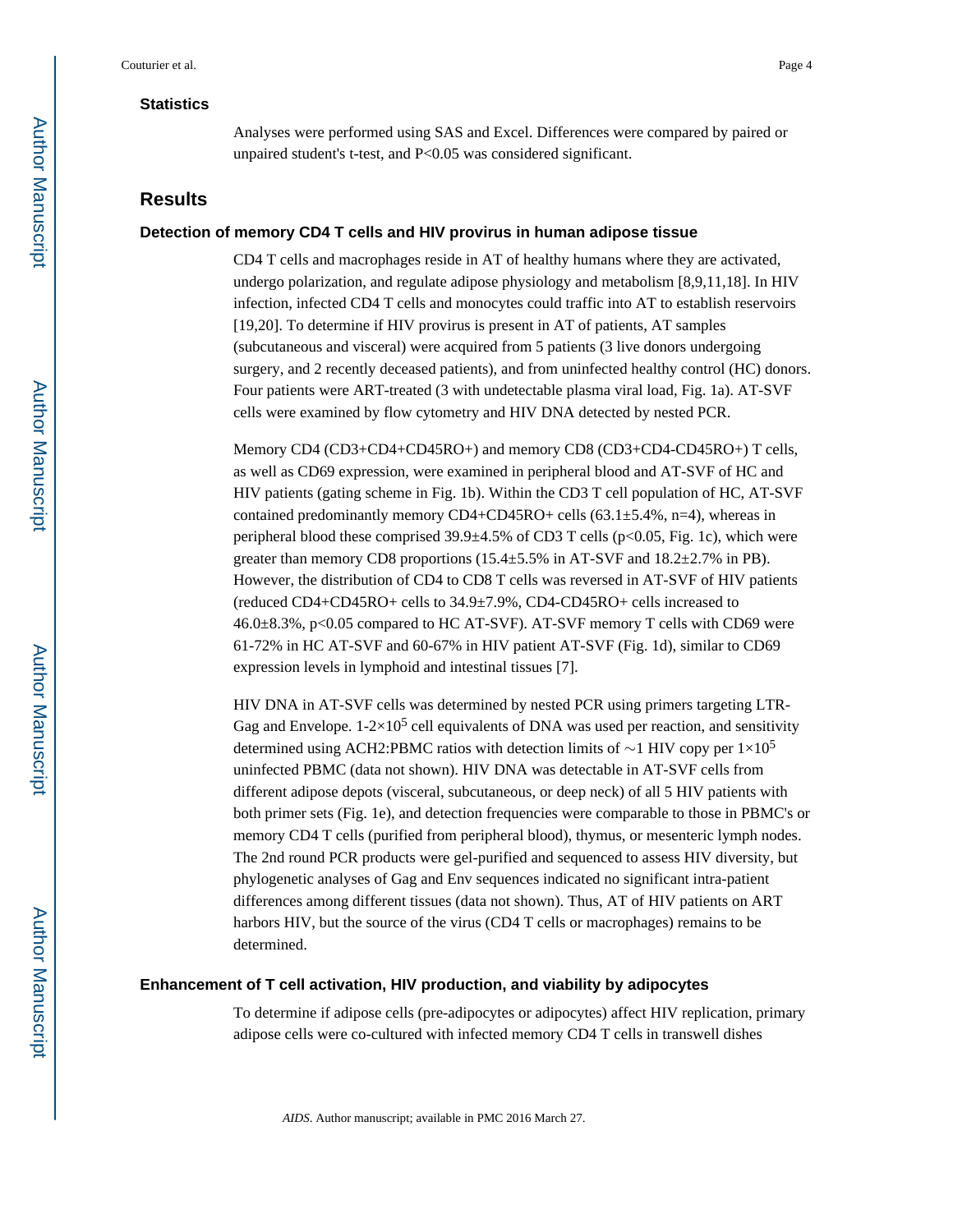(purified from healthy donor blood and infected in vitro prior to co-culture). T cell activation (CD69 expression) and HIV production (p24) were measured.

Pre-adipocytes or adipocytes alone did not affect memory CD4 T cell activation or HIV production, but enhanced T cell activation and HIV production in the presence of IL2, IL7 or IL15. Fig. 2a shows representative CD69/p24 dot plots of infected (R5-tropic) memory CD4 T cells after 7 days co-culture with pre-adipocytes or adipocytes +/- IL2. Compared to medium alone, adipocytes increased CD69 and p24 in infected memory CD4 T cells ∼2 fold with IL2, IL7 or IL15 ( $p<0.05$  for IL2 and IL15,  $n=3$ ), whereas addition of proinflammatory cytokines IL6, IL8, or TNFα into co-cultures had no effect (Fig. 2b). Extracellular HIV production by memory CD4 T cells also increased 2-3 fold by adipocytes with IL2, IL7 or IL15 (Fig. 2c). Thus, IL2, IL7 or IL15 in adipose depots may be important for HIV persistence.

We assessed the role of AT IL6 in enhancing HIV replication by memory CD4 T cells. Adipose cells are major sources of IL6, and the combination of IL2 and proinflammatory cytokines induces HIV replication from latently infected CD4 T cells [21,22]. Combinations of IL7 or IL15 with pro-inflammatory cytokines increased both T cell activation (data not shown) and HIV replication (Fig. 2d). More IL6 mRNA was found in fractionated mature adipocytes from AT of HIV patients compared to those from HC (Fig. 2e, n=3), consistent with previous reports [19,23,24]. In co-culture experiments, HIV-infected memory CD4 T cells increased pre-adipocyte IL6 secretion ∼3-fold (p<0.01, n=3, Fig. 2f). Blocking antibodies against IL6 and other candidate factors in co-culture experiments showed that blocking IL6 and integrin-α1β1 (VLA-1) signaling mitigated adipocyte-mediated increases in T cell activation (data not shown) and HIV production (Fig. 2g-h). Blocking soluble IL6 reduced adipocyte-mediated enhancement of HIV production by ∼10-30% (Fig. 2g), and blocking both IL6R and integrin α1β1 abolished HIV production (Fig. 2h). These data suggest a role for IL6 and integrin α1β1 signaling for adipose-induced T cell activation and HIV replication (although promiscuous interactions with other integrin chains could also be involved). Adipocytes further enhanced viability of T cells from 43-47% to 61-72% after 8 days' co-culture (Fig.2i).

We lastly determined if AT-SVF cells supported productive HIV infection ex vivo (Fig. 2jk). AT-SVF cells were isolated from healthy AT, then uninfected or infected with HIV (R5 tropic) for 24hrs, washed, and cultured  $+/-$  IL2 or IL7 for up to 8d. CD69 expression by untreated, uninfected AT-SVF memory CD4 T cells declined to 28-35% (compared to >60% from fresh AT-SVF, Fig. 1d), but remained at 65-90% if cultured with IL2 or IL7 (p<0.05 compared to untreated,  $n=2-4$ , Fig. 2j). HIV production (p24 ELISA) by infected AT-SVF cells occurred without addition of IL2 or IL7, but the cellular source of productive infection was not determined (Fig. 2k). Thus, adipose cells can induce HIV replication, mediated by factors elevated in AT of HIV-infected persons.

## **Discussion**

AT is a likely sanctuary site for HIV in ART-treated patients. AT contains activated memory CD4 T cells, the major cellular reservoir for HIV [1]. Adipose memory CD4 T cell numbers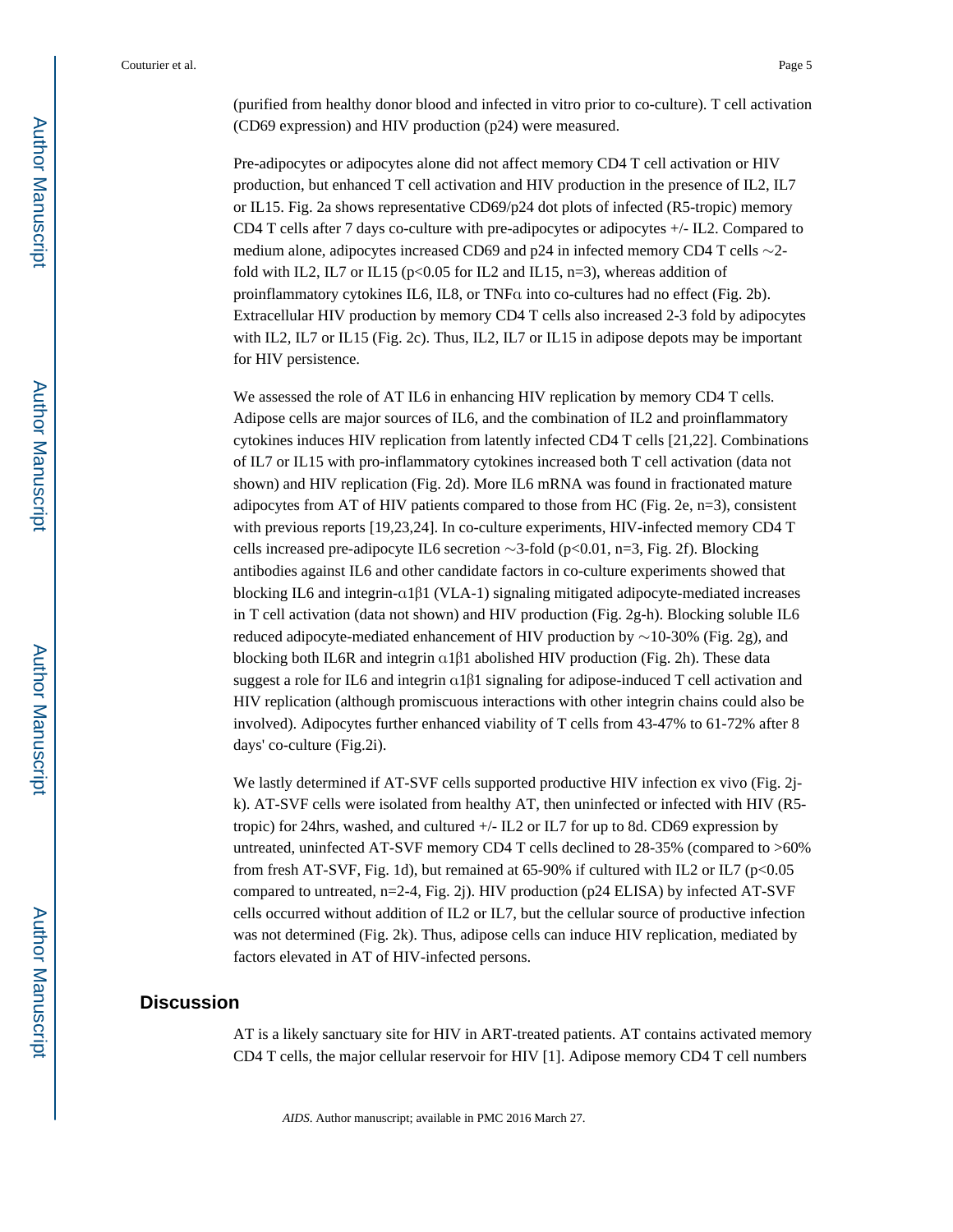declined relative to CD8 T cells in HIV patients. Adipocytes potentiated CD4 T cell activation and HIV replication in vitro in the presence of IL2, IL7 or IL15, cytokines known to be produced in adipose depots [25-27].

HIV provirus was detectable in AT-SVF from different fat depots (subcutaneous, abdominal visceral, deep neck) of all 5 patients studied, in association with decreased memory CD4 and increased CD8 T cells (Fig. 1). Inversion of the CD4/CD8 ratio is also observed in peripheral blood and GALT of HIV patients [28]. Memory T cells in AT of healthy donors and HIV patients expressed high levels of CD69, indicating activation. CD69-high expression typically distinguishes resting memory T cells in peripheral blood from T cells in tissues [7], suggesting that blood contamination of AT-SVF samples was unlikely. Precise determination of viral copy number was limited due to cell numbers, but each nested PCR replicate contained  $\sim$ 1×10<sup>5</sup> AT-SVF cell equivalents of DNA, of which  $\sim$ 1-10% were memory CD4 T cells. Assuming one HIV copy per positive PCR product in AT-SVF CD4 T cells, there could be one copy per  $1\times10^4$  CD4 T cells in AT, comparable to HIV DNA levels in other reservoirs [2,29]. However, the precise cellular source of this AT-SVF HIV, and contribution of infected macrophages, is still to be determined.

Adipose cells enhanced CD4 T cell activation and HIV replication with gamma-chain cytokines and inflammatory factors (Fig. 2). IL2, IL7, and IL15 are expressed in lymphoid and non-lymphoid tissues, including AT, and regulate T cell homeostatic stimulation, proliferation, and HIV infection [25-27]. A systemic elevation of these cytokines is also observed during primary infection or following ART interruption [30]. Synergy between AT and these cytokines has important implications for HIV persistence in lymphoid tissues such as bone marrow, thymus, and GALT, which are intimately associated with adipocytes [4-6]. IL6 expression is increased in AT in obesity and HIV-associated lipodystrophy [23,24], and expression of VLA-1 by T cells is increased during activation in inflamed tissues [31,32]. VLA-1 ligands include collagens and fibronectin, which enhance CD4 T cell activation and HIV production [33,34]. Additionally, AT reorganization during HIV lipodystrophy is partly due to breakdown of extracellular matrix, and increased expression of collagens and fibronectin leading to fibrosis [19,35].

AT may be a widespread sanctuary for HIV, and ongoing studies are investigating the replication-competence and infectiousness of AT-SVF virus, and whether AT presents a barrier to ART drugs. A better understanding of AT as a potential HIV reservoir and its mechanisms of viral induction will be important for effective viral eradication strategies.

#### **Acknowledgments**

We thank the Baylor College of Medicine CFAR Virology Core for generation of virus stocks, and the DNA Sequencing Core for HIV sequencing. We are grateful to Dr. Caroline Pond for critical insights and review of the manuscript. This research was funded by National Institutes of Health-National Institute of Diabetes and Digestive and Kidney Diseases grant 1R01DK081553 (A.B.), National Institutes of Health-National Institute of Allergy and Infectious Diseases grant R21AI116208 (D.E.L. and A.B.), and National Institutes of Health-National Institute of Allergy and Infectious Diseases, Baylor College of Medicine/University of Texas at Houston Center for AIDS Research (CFAR) grant 5P30AI36211 (D.E.L.).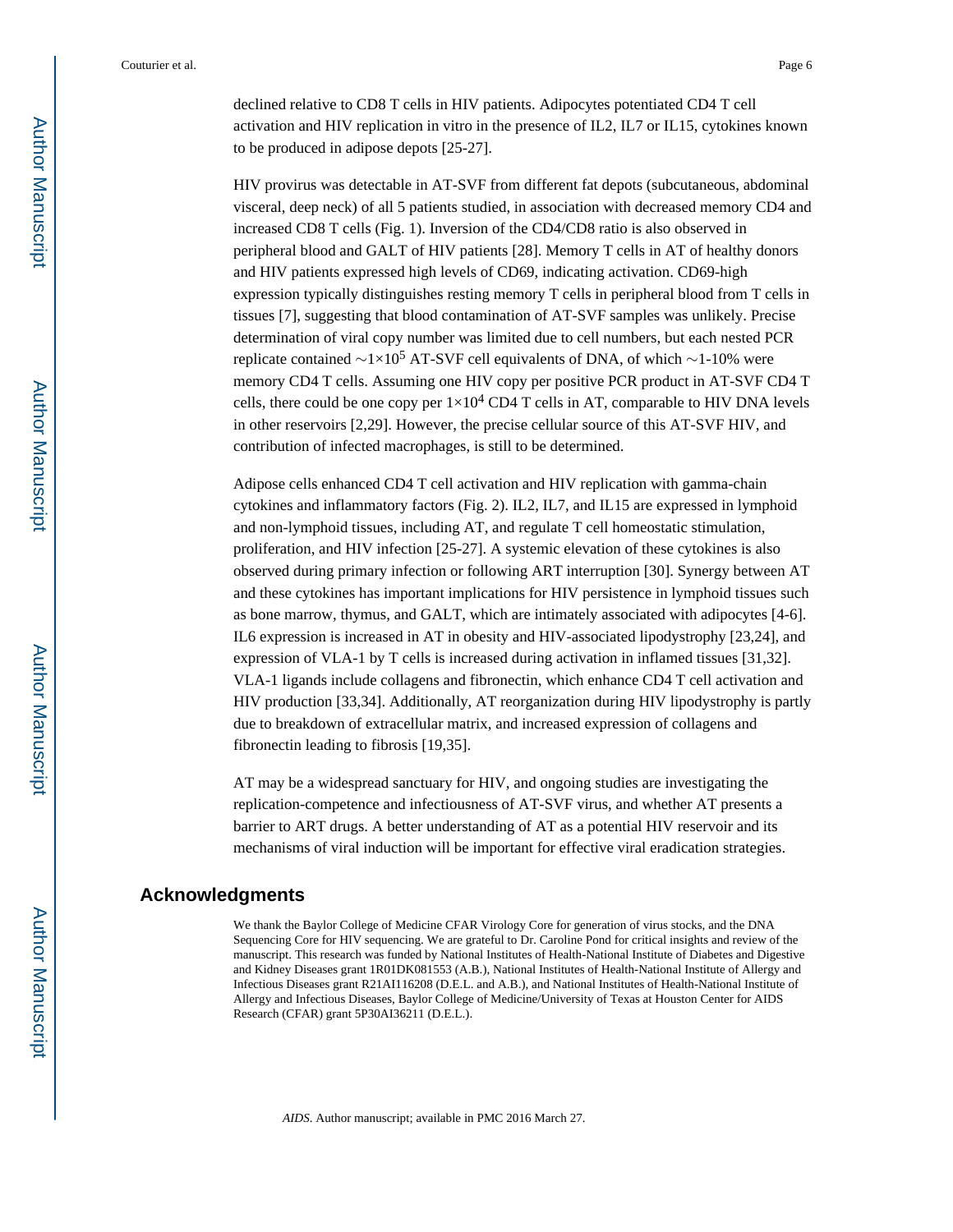# **References**

- 1. Siliciano RF, Greene WC. HIV latency. Cold Spring Harb Perspect Med. 2011; 1:a007096. [PubMed: 22229121]
- 2. Chun TW, Carruth L, Finzi D, Shen X, DiGiuseppe JA, Taylor H, et al. Quantification of latent tissue reservoirs and total body viral load in HIV-1 infection. Nature. 1997; 387:183–188. [PubMed: 9144289]
- 3. Das B, Dobrowolski C, Shahir AM, Feng Z, Yu X, Sha J, et al. Short chain fatty acids potently induce latent HIV-1 in T-cells by activating P-TEFb and multiple histone modifications. Virology. 2015; 474:65–81. [PubMed: 25463605]
- 4. Gimble JM, Robinson CE, Wu X, Kelly KA. The function of adipocytes in the bone marrow stroma: an update. Bone. 1996; 19:421–428. [PubMed: 8922639]
- 5. Pond CM. Paracrine relationships between adipose and lymphoid tissues: implications for the mechanism of HIV-associated adipose redistribution syndrome. Trends Immunol. 2003; 24:13–18. [PubMed: 12495719]
- 6. Dixit VD. Thymic fatness and approaches to enhance thymopoietic fitness in aging. Curr Opin Immunol. 2010; 22:521–528. [PubMed: 20650623]
- 7. Sathaliyawala T, Kubota M, Yudanin N, Turner D, Camp P, Thome JJ, et al. Distribution and compartmentalization of human circulating and tissue-resident memory T cell subsets. Immunity. 2013; 38:187–197. [PubMed: 23260195]
- 8. McLaughlin T, Liu LF, Lamendola C, Shen L, Morton J, Rivas H, et al. T-cell profile in adipose tissue is associated with insulin resistance and systemic inflammation in humans. Arterioscler Thromb Vasc Biol. 2014; 34:2637–2643. [PubMed: 25341798]
- 9. Travers RL, Motta AC, Betts JA, Bouloumié A, Thompson D. The impact of adiposity on adipose tissue-resident lymphocyte activation in humans. Int J Obes (Lond). in press.
- 10. Chen Y, Tian J, Tian X, Tang X, Rui K, Tong J, et al. Adipose tissue dendritic cells enhances inflammation by prompting the generation of Th17 cells. PLoS One. 2014; 9:e92450. [PubMed: 24642966]
- 11. Cho KW, Morris DL, DelProposto JL, Geletka L, Zamarron B, Martinez-Santibanez G, et al. An MHC II-dependent activation loop between adipose tissue macrophages and CD4+ T cells controls obesity-induced inflammation. Cell Rep. 2014; 9:605–17. [PubMed: 25310975]
- 12. Wu H, Ghosh S, Perrard XD, Feng L, Garcia GE, Perrard JL, et al. T-cell accumulation and regulated on activation, normal T cell expressed and secreted upregulation in adipose tissue in obesity. Circulation. 2007; 115:1029–1038. [PubMed: 17296858]
- 13. Rocha VZ, Folco EJ, Ozdemir C, Sheikine Y, Christen T, Sukhova GK, et al. CXCR3 controls Tcell accumulation in fat inflammation. Arterioscler Thromb Vasc Biol. 2014; 34:1374–1381. [PubMed: 24812325]
- 14. Munier S, Borjabad A, Lemaire M, Mariot V, Hazan U. In vitro infection of human primary adipose cells with HIV-1: a reassessment. AIDS. 2003; 17:2537–2539. [PubMed: 14600528]
- 15. Church CD, Berry R, Rodeheffer MS. Isolation and study of adipocyte precursors. Methods Enzymol. 2014; 537:31–46. [PubMed: 24480340]
- 16. Moir S, Chun TW. Detection of HIV DNA and RNA using PCR. Curr Protoc Immunol. 2001; Chapter 12:12.6.1–12.6.12.
- 17. Metzker ML, Ansari-Lari MA, Liu XM, Holder DJ, Gibbs RA. Quantitation of mixed-base populations of HIV-1 variants by automated DNA sequencing with BODIPY dye-labeled primers. Biotechniques. 1998; 25:446–462. [PubMed: 9762443]
- 18. Weisberg SP, McCann D, Desai M, Rosenbaum M, Leibel RL, Ferrante AW Jr. Obesity is associated with macrophage accumulation in adipose tissue. J Clin Invest. 2003; 112:1796–1808. [PubMed: 14679176]
- 19. Jan V, Cervera P, Maachi M, Baudrimont M, Kim M, Vidal H, et al. Altered fat differentiation and adipocytokine expression are inter-related and linked to morphological changes and insulin resistance in HIV-1-infected lipodystrophic patients. Antivir Ther. 2004; 9:555–564. [PubMed: 15456087]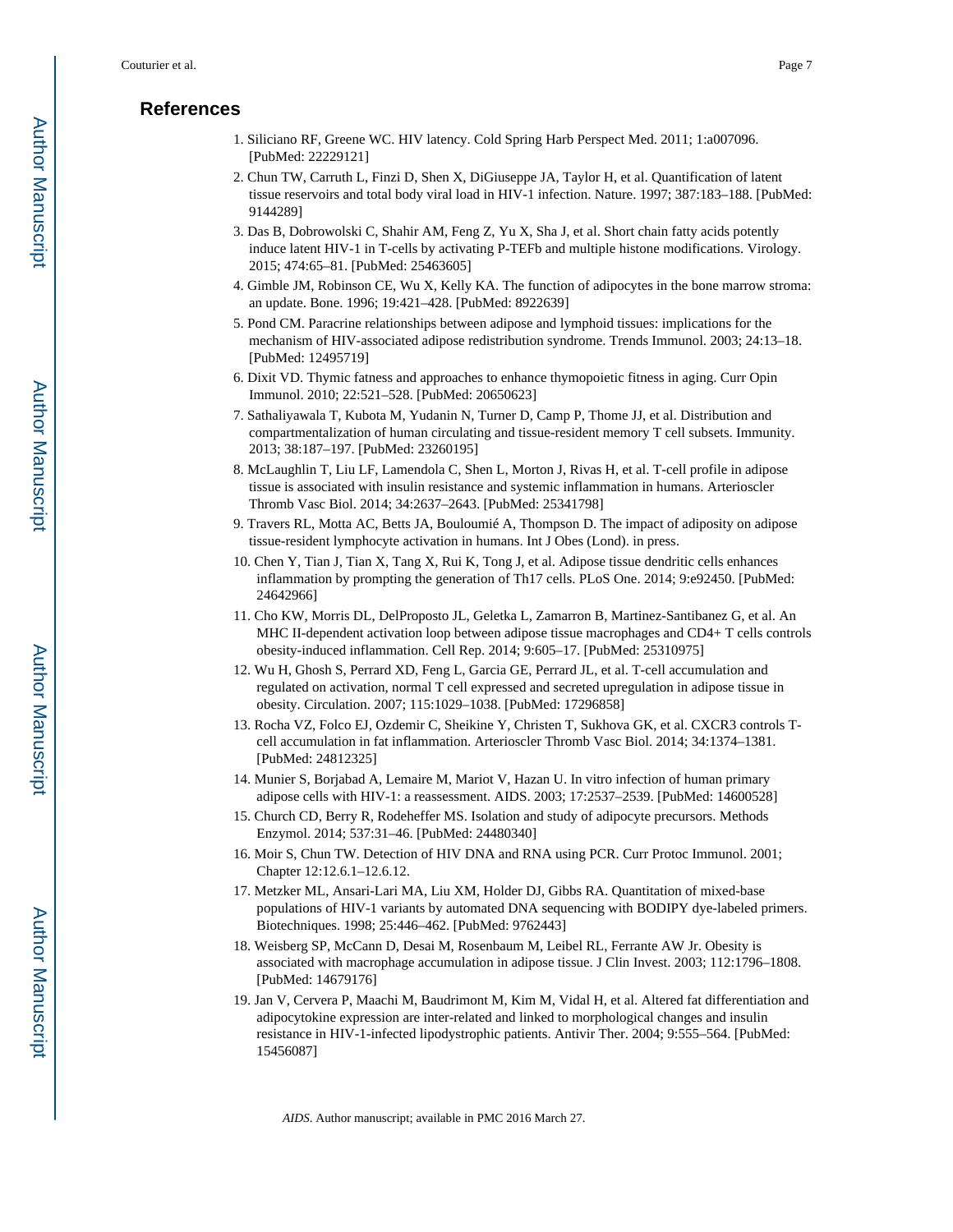- 20. Shikuma CM, Gangcuangco LM, Killebrew DA, Libutti DE, Chow DC, Nakamoto BK, et al. The role of HIV and monocytes/macrophages in adipose tissue biology. J Acquir Immune Defic Syndr. 2014; 65:151–159. [PubMed: 24091690]
- 21. Mohamed-Ali V, Goodrick S, Rawesh A, Katz DR, Miles JM, Yudkin JS, et al. Subcutaneous adipose tissue releases interleukin-6, but not tumor necrosis factor-alpha, in vivo. J Clin Endocrinol Metab. 1997; 82:4196–4200. [PubMed: 9398739]
- 22. Chun TW, Engel D, Mizell SB, Ehler LA, Fauci AS. Induction of HIV-1 replication in latently infected CD4+ T cells using a combination of cytokines. J Exp Med. 1998; 188:83–91. [PubMed: 9653086]
- 23. Lihn AS, Richelsen B, Pedersen SB, Haugaard SB, Rathje GS, Madsbad S, et al. Increased expression of TNF-alpha, IL-6, and IL-8 in HALS: implications for reduced adiponectin expression and plasma levels. Am J Physiol Endocrinol Metab. 2003; 285:E1072–E1080. [PubMed: 12876073]
- 24. Johnson JA, Albu JB, Engelson ES, Fried SK, Inada Y, Ionescu G, et al. Increased systemic and adipose tissue cytokines in patients with HIV-associated lipodystrophy. Am J Physiol Endocrinol Metab. 2004; 286:E261–E271. [PubMed: 14532165]
- 25. Maury E, Ehala-Aleksejev K, Guiot Y, Detry R, Vandenhooft A, Brichard SM. Adipokines oversecreted by omental adipose tissue in human obesity. Am J Physiol Endocrinol Metab. 2007; 293:E656–E665. [PubMed: 17578888]
- 26. Meijer K, de Vries M, Al-Lahham S, Bruinenberg M, Weening D, Dijkstra M, et al. Human primary adipocytes exhibit immune cell function: adipocytes prime inflammation independent of macrophages. PLoS One. 2011; 6:e17154. [PubMed: 21448265]
- 27. Liou YH, Wang SW, Chang CL, Huang PL, Hou MS, Lai YG, et al. Adipocyte IL-15 Regulates Local and Systemic NK Cell Development. J Immunol. 2014; 193:1747–1758. [PubMed: 25009203]
- 28. Gordon SN, Cervasi B, Odorizzi P, Silverman R, Aberra F, Ginsberg G, et al. Disruption of intestinal CD4+ T cell homeostasis is a key marker of systemic CD4+ T cell activation in HIVinfected individuals. J Immunol. 2010; 185:5169–5179. [PubMed: 20889546]
- 29. Durand CM, Ghiaur G, Siliciano JD, Rabi SA, Eisele EE, Salgado M, et al. HIV-1 DNA is detected in bone marrow populations containing CD4+ T cells but is not found in purified CD34+ hematopoietic progenitor cells in most patients on antiretroviral therapy. J Infect Dis. 2012; 205:1014–1018. [PubMed: 22275402]
- 30. Stacey AR, Norris PJ, Qin L, Haygreen EA, Taylor E, Heitman J, et al. Induction of a striking systemic cytokine cascade prior to peak viremia in acute human immunodeficiency virus type 1 infection, in contrast to more modest and delayed responses in acute hepatitis B and C virus infections. J Virol. 2009; 83:3719–3733. [PubMed: 19176632]
- 31. Goldstein I, Ben-Horin S, Li J, Bank I, Jiang H, Chess L. Expression of the alpha1beta1 integrin, VLA-1, marks a distinct subset of human CD4+ memory T cells. J Clin Invest. 2003; 112:1444– 1454. [PubMed: 14597770]
- 32. Chapman TJ, Topham DJ. Identification of a unique population of tissue-memory CD4+ T cells in the airways after influenza infection that is dependent on the integrin VLA-1. J Immunol. 2010; 184:3841–3849. [PubMed: 20200271]
- 33. Rao WH, Hales JM, Camp RD. Potent costimulation of effector T lymphocytes by human collagen type I. J Immunol. 2000; 165:4935–4940. [PubMed: 11046019]
- 34. Tellier MC, Greco G, Klotman M, Mosoian A, Cara A, Arap W, et al. Superfibronectin, a multimeric form of fibronectin, increases HIV infection of primary CD4+ T lymphocytes. J Immunol. 2000; 164:3236–3245. [PubMed: 10706716]
- 35. Giralt M, Domingo P, Villarroya F. Adipose tissue biology and HIV-infection. Best Pract Res Clin Endocrinol Metab. 2011; 25:487–499. [PubMed: 21663842]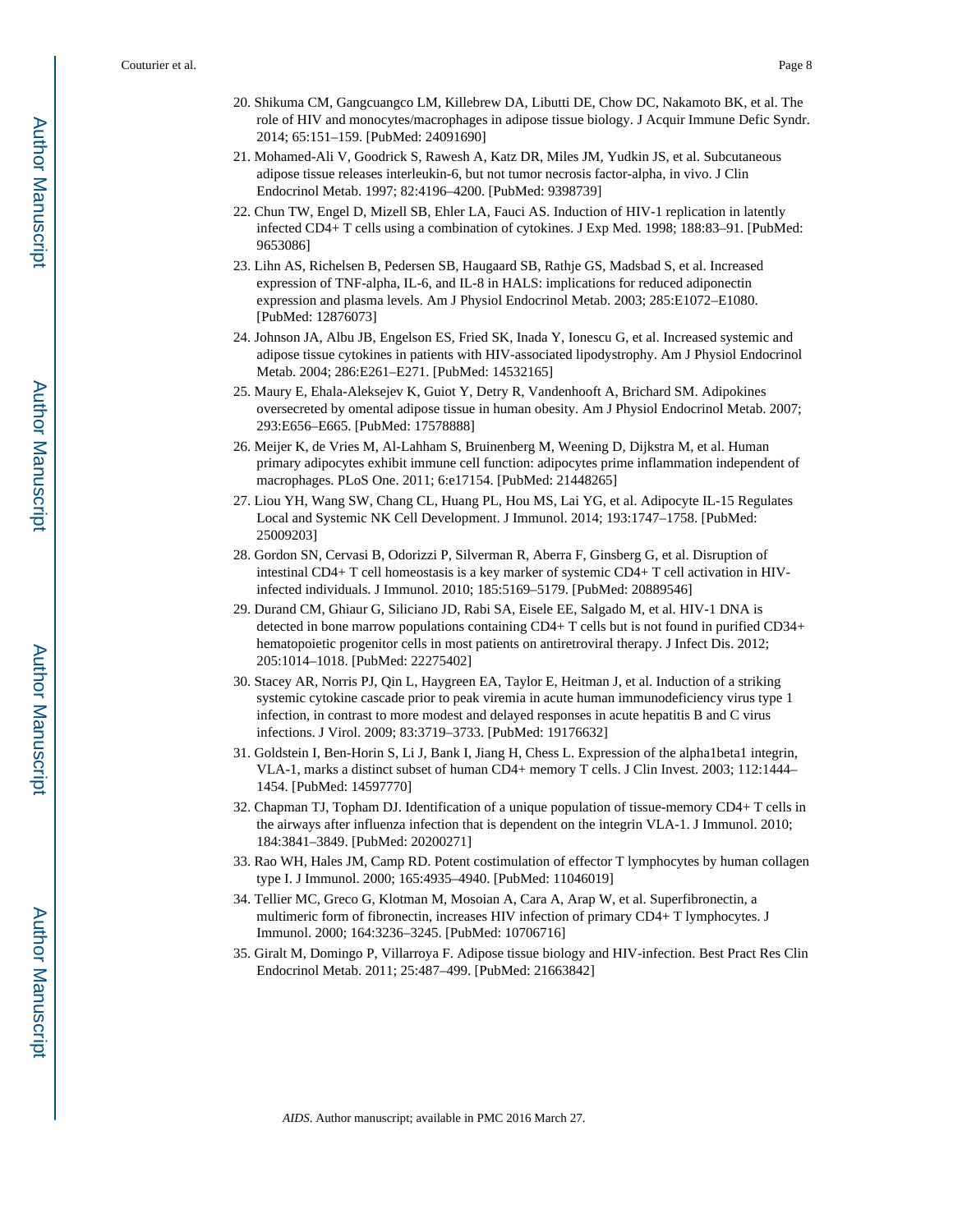

#### **Figure 1. Memory CD4 T cells and HIV DNA in AT of HIV patients**

(a) HIV patient characteristics. (b) Flow cytometry gating for measurement of adiposetissue-stromal-vascular-fraction (AT-SVF) memory CD4 (CD3+CD4+CD45RO+) and memory CD8 (CD3+CD4-CD45RO+) T cells, and CD69 expression. (c) Mean±sem peripheral blood (PB) and AT-SVF CD4+CD45RO+ or CD4-CD45RO+ expression (gated on CD3 T cells) of uninfected healthy control donors (HC,  $n=4$ ) and HIV patients ( $n=3-4$ , \*p<0.01). (d) Mean±sem CD69 expression by peripheral blood and AT-SVF memory CD4 and memory CD8 T cells of HC donors and HIV patients ( $p<0.01$ ). (e) HIV DNA in patient AT-SVF cells by nested PCR. AT-SVF cells were extracted from adipose (visceral, subcutaneous, or neck regions), followed by DNA extraction from  $\sim$ 1-2×10<sup>5</sup> AT-SVF cells. DNA was also extracted from other tissues (PBMC or memory CD4 T cells from peripheral blood, thymus, or mesenteric lymph node). Nested PCR was conducted with primers for LTR/Gag and Env. Shown are representative 2nd round bands of nested PCR reactions for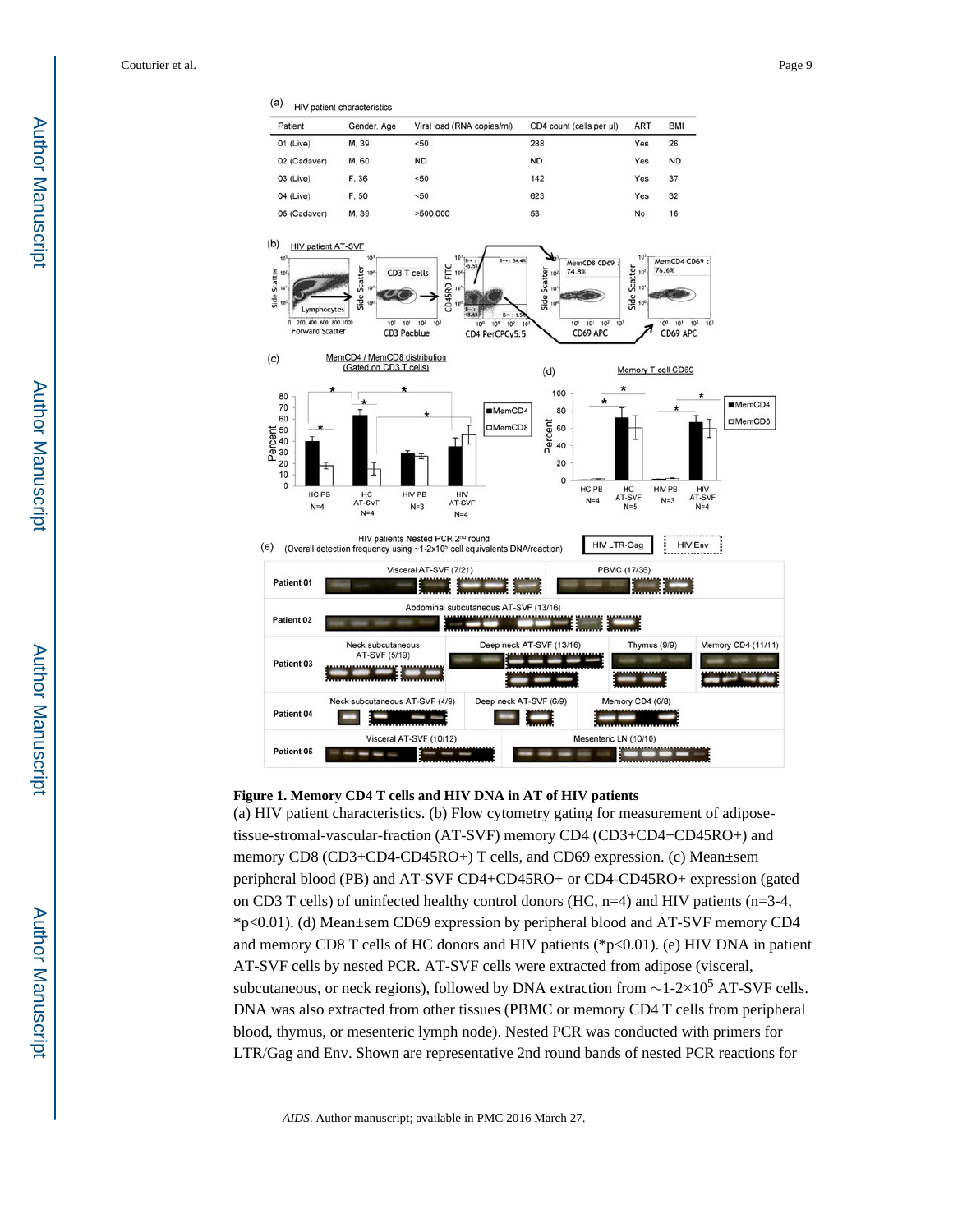tissues with overall detection frequency (total positive bands observed/total reactions tested) indicated in parentheses.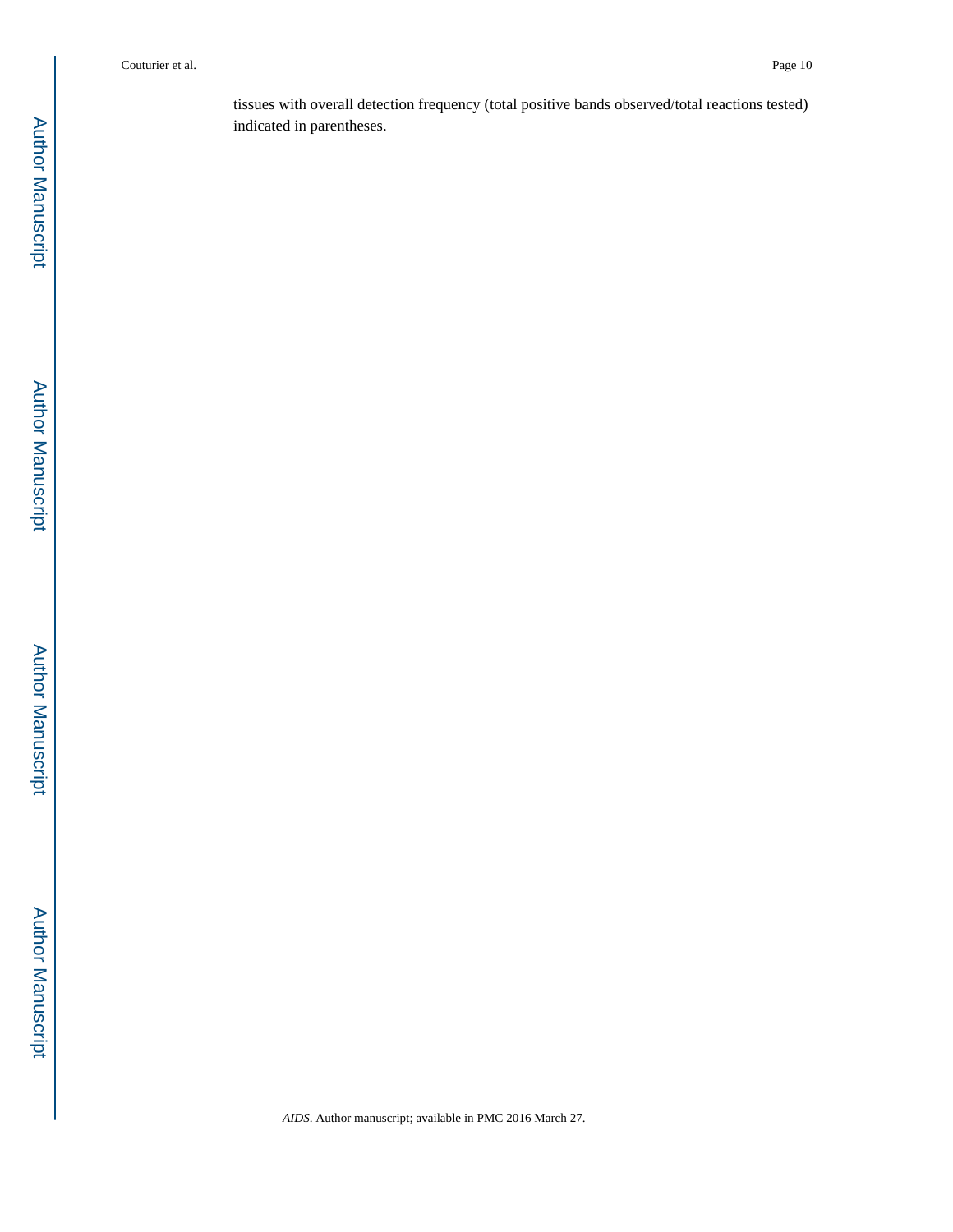

**Figure 2. Adipocytes enhance CD4 T cell activation, viability, and HIV production** (a-c) Memory CD4 T cells from healthy donor peripheral blood were infected with HIV (strain NSN-SX), then  $5\times10^5$  cells co-cultured with  $2\times10^5$  pre-adipocytes or adipocytes for 5 days with or without IL2, IL7, or IL15. (a) CD69/p24 flow cytometry dot plots (n=6) of HIV-infected memory CD4 T cells after 7 days co-culture with pre-adipocytes or mature adipocytes. (b) CD69+p24+ double-positive expression and (c) HIV production (one p24 ELISA, representative of 3-4 experiments) by infected memory CD4 T cells after 5 days coculture with adipocytes and either IL2, IL7, IL15, IL6, IL8, TNFα, or without cytokines. (d) Induction of HIV replication by combinations of gamma-chain and proinflammatory cytokines. Memory CD4 T cells from healthy donor peripheral blood and infected with HIV (NSN-SX), followed by treatment of  $2\times10^5$  cells with 10ng/ml cytokines for 5 days (shown are p24 ELISA's of 3 experiments). (e) IL6 mRNA expression by the mature adipocyte fraction ("floaters") of AT from uninfected healthy control donors or HIV patients. IL6